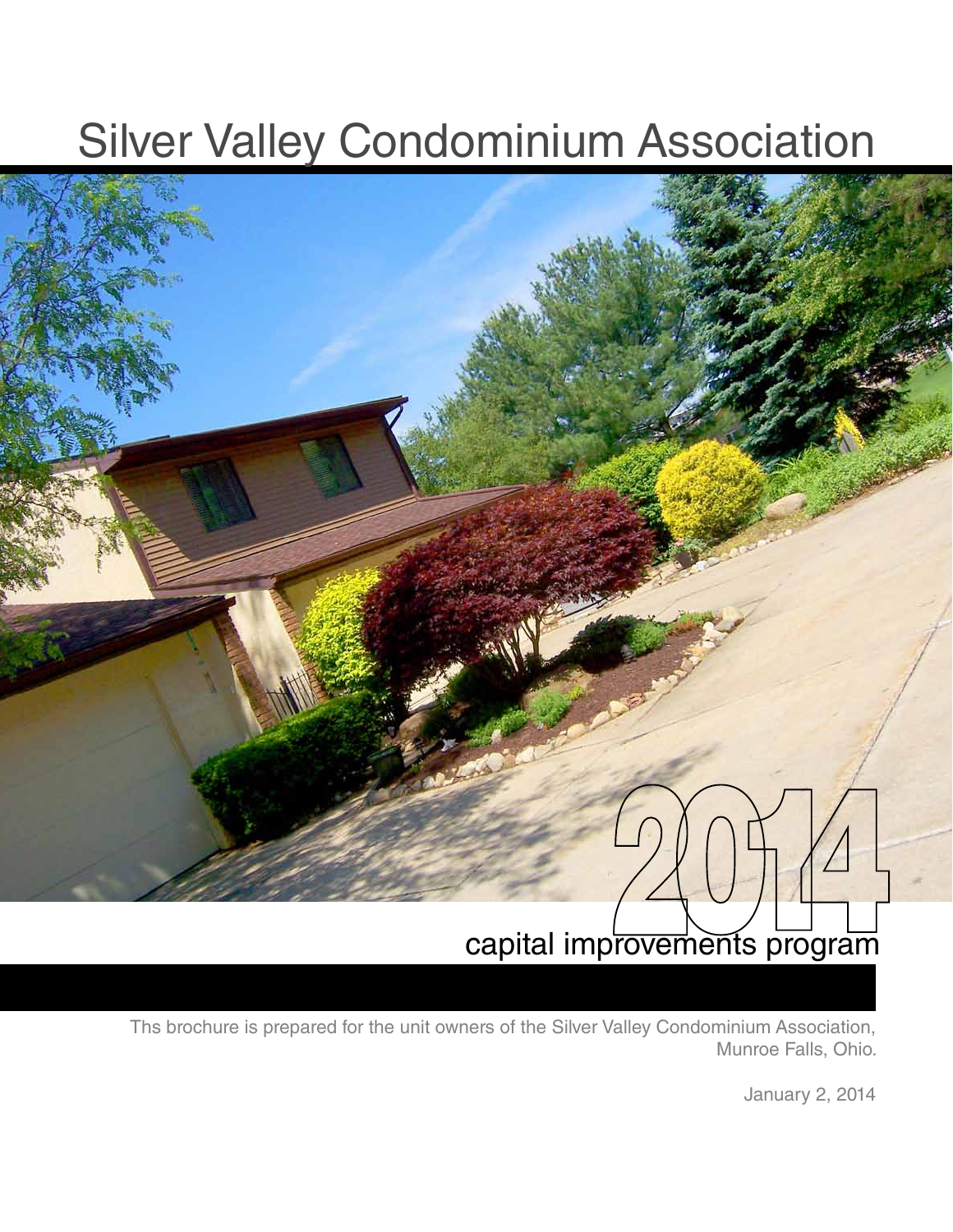## overview

The Silver Valley Condominium Association is three decades old. Many of the Association's original capital assets have deteriorated to the point where they require immediate repair and, in some cases, replacement.

As an Association, we are a corporation that must be run in a businesslike manner. It is the right and responsibility of the Board to ensure that capital assets are managed to sustain our quality of life, our safety, and the market value of our mutual investment.

#### **Global Goals**

In 2014, the Board will begin a capital improvements program to repair and/or replace damaged assets throughout the Silver Valley community. The goal is to balance the assessed costs with a durable restoration of safety and function to our shared resources.

Goals include:

- **Keep monthly fees at affordable levels.** The Board is sensitive to the burdens imposed by increases in monthly fees, especially for residents on fixed incomes. At the same time, the Board realizes that the market value of each unit is a large part of household wealth, and wishes to protect that value from erosion. The plan seeks to limit fees to levels required for operational expenses, while continuing to fund the Reserve at current, or slightly higher levels.
- **• Complete a capital assets program large enough to address our most pressing issues thoroughly and effectively.** As you will see in this brochure, several issues overlap, making piecemeal fixes ineffective and costly. Failure to make systemic corrections will mask underlying problems that will soon become more costly due to neglect.
- **The Board has assembled detailed estimates** to make repairs to those assets whose service life can be extended by repair and refurbishment, and to replace those assets that have deteriorated to the point where they have become unsightly, unsafe, or no longer perform the function for which they were originally intended.

This informational brochure provides background information on the issues confronting us, an itemized description of our most immediate concerns, and a longer term outlook demonstrating why we need to address these issues.

A total cost for this project and explanation of assessment amount are included in our presentation, and additional details are spelled out in the assessment letter accompanying this brochure.

Thank you

The Board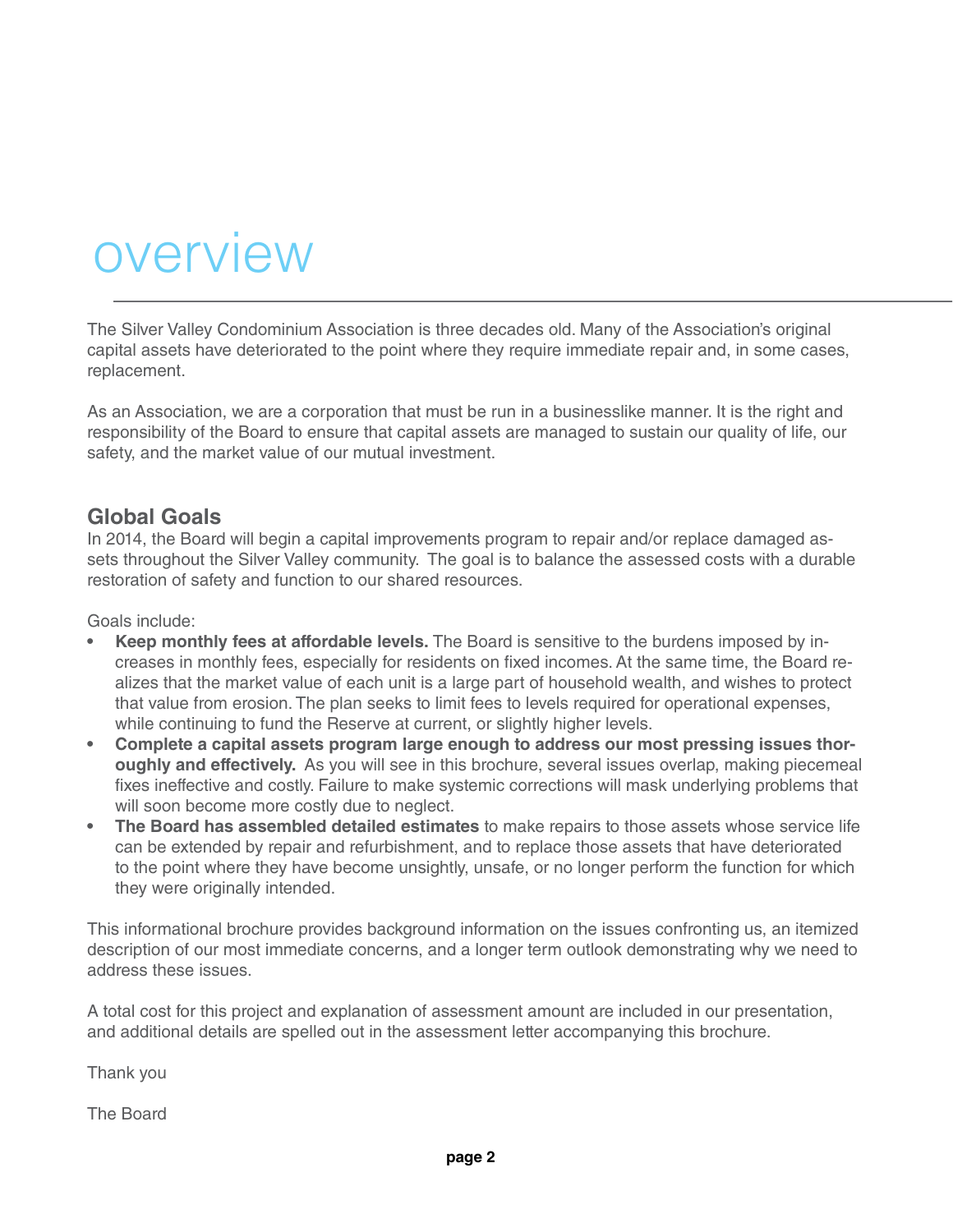# **major** concerns

Many of the issues that require our attention overlap and must be addressed either in a logical progression, or concurrently.

### **Tree Removal**

The 2013 beautification program removed 27 trees and trimmed many others. It opened up our streets, improved ventilation in common areas, and protected our new roofs from damage.

In spite of the success of that initial program, the Board has cataloged 40 more trees that continue to damage concrete, and strangle drains.

Removing all targeted trees and their stumps at the same time achieves an economy of scale, reducing the price per tree to a fraction of what it costs to remove them individually.

It also lets us start leveling and replacing damaged concrete sections in streets and driveways. Until now, many heaved and cracked concrete areas have not been repaired until the "root" cause for the damage can be eliminated.

#### **Bottom line: The trees have to go first.**

#### **Drainage**

Several drainage issues threaten multiple units with serious damage. A number of smaller storm water drains are not working, and surface runoff during heavy rains has flooded limited common areas. The plan includes the creation of dry beds to channel runoff to main drains to prevent serious building damage.

#### **Bottom Line: Drainage problems create more expense than the cost of repairing them.**

(continued next page)

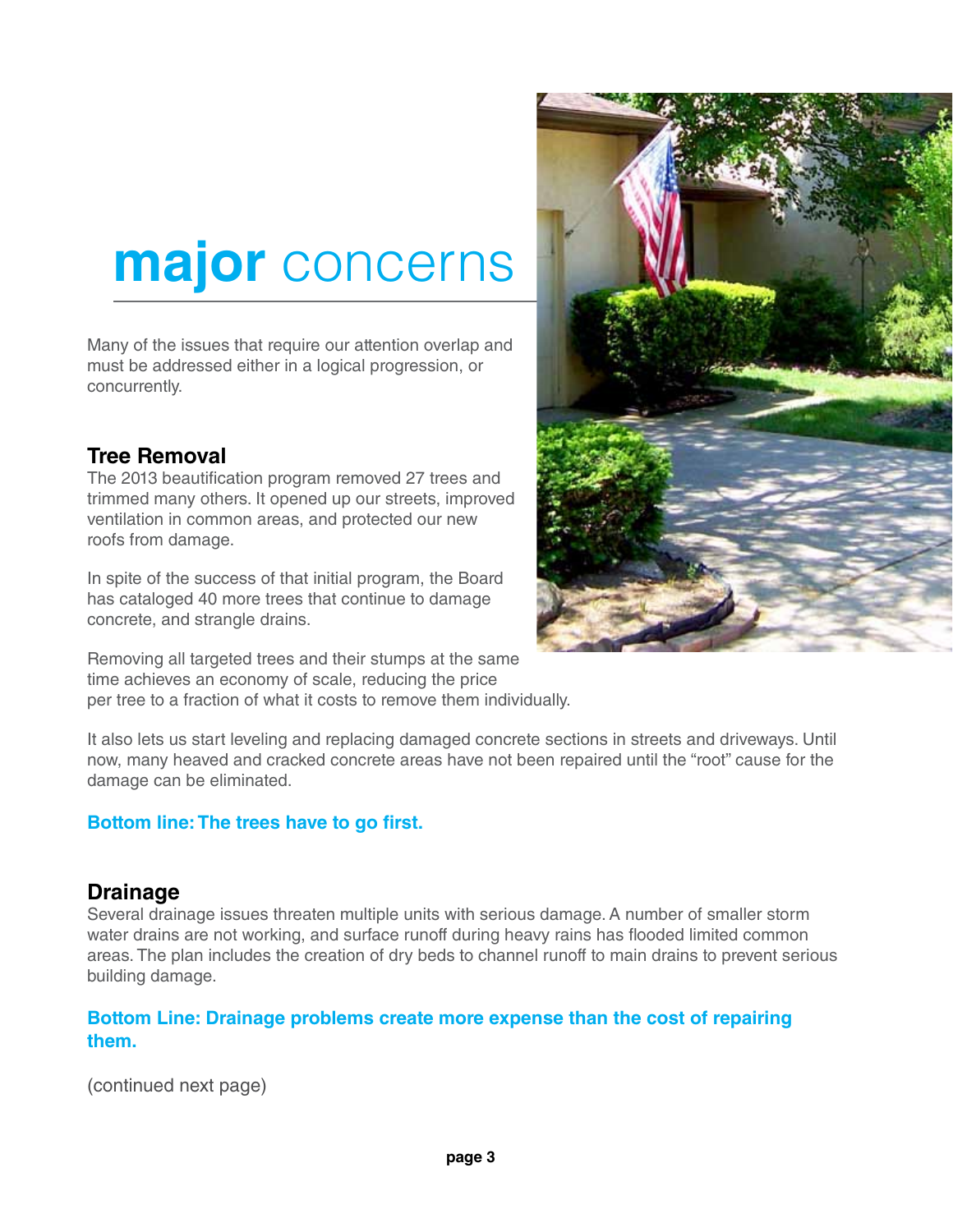# **major** concerns

### **Retaining Walls**

The Association has a total of 13 retaining walls. Replacement of all walls would be a very expensive proposition. Fortunately, several professional contractors have inspected the walls and suggested that we can extend the life of most by washing, making minor repairs, and sealing the existing timbers.

The comparatively modest expense for materials needed to do this will give us several more years of service from most walls, at a big savings.

Two of the walls cannot be saved and will have to be removed and replaced; costs for doing so are included in the assessment.

#### **Bottom Line: A modest maintenance and repair investment can extend the life of most existing retaining walls.**

### **Concrete**

The damage to many of our streets, sidewalks, and driveways is significant. Once the trees are removed, we can begin slab-jacking serviceable concrete sections and replacing those that are cracked beyond repair.

As it was with the trees, we can achieve significant economies of scale by doing large sections (or entire streets) at the same time.

#### **Bottom Line: Concrete repairs and leveling are both a cosmetic and safety concern. Spot repairs are extremely costly.**

#### **Fuse Boxes**

Several of the main fuse boxes have been replaced. A recent inspection determined that while most are in good shape, one box on Silver Valley Blvd must be replaced. To preserve the remaining boxes, covers will be built over them and box metal will be treated with rust inhibitor to delay further oxidation damage.

#### **Bottom Line: This must be done.**

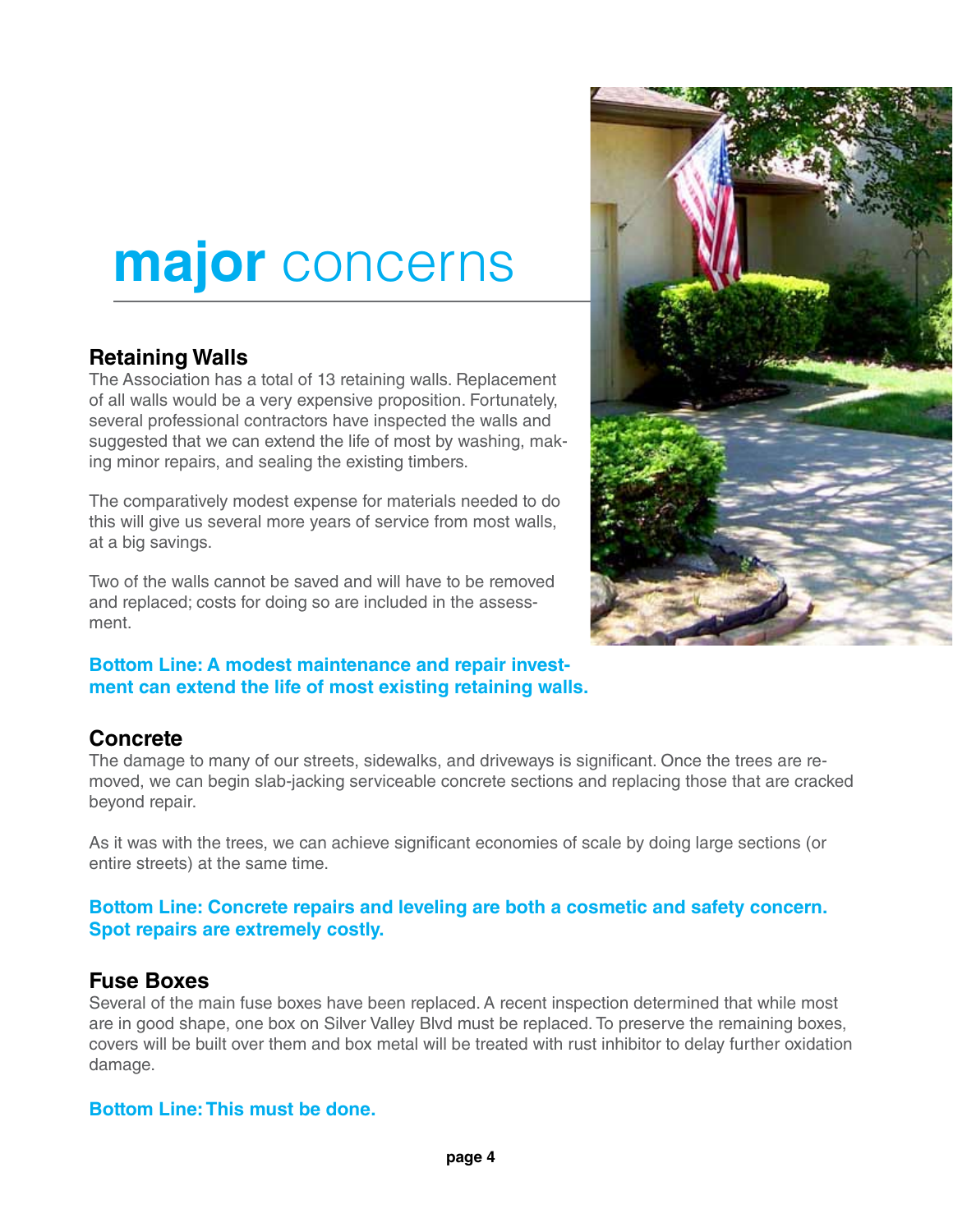# **additional** concerns

### **Landscaping**

Landscaping of the nine community entrances plus community-wide mulching are included in this program. Like many other Association features, these highly visible areas need attention. Many of the trees and bushes are overgrown and in need of trimming or replacement.

The Board realizes that the market value of our properties will be determined in large part by the first impression we give to visitors, bankers, realtors, and prospective buyers. Since current budget

obligations have limited the amount of discretionary funding the Board can allocate to landscaping, it has asked for bids to correct the worst landscaping faults at our street entrances, and make special plantings and improvements, based on a study conducted by the Beautification Committee.

The full color drawings from our landscape contractor are detailed and exciting. Visit *www.silvervalleycondos.org* for plans and pictures as the project progresses.



### **Stairs**

Several of our units have masonry

stairwells with cracks at steps and mortar joints. We have determined that remedial action within the coming year to repair these defects can make these stairs safe and serviceable for the foreseeable future.

### **Painting to Continue**

The painting program will continue in 2014.

This will continue to be funded from the Reserve Fund, and is not included in the assessment. The 2014 painting project area is a continuation of the work started in 2013 on Lake Terrace.

### **Chimney Caps**

A portion of the assessment will be allocated for the repair or replacement of chimney caps, as needed.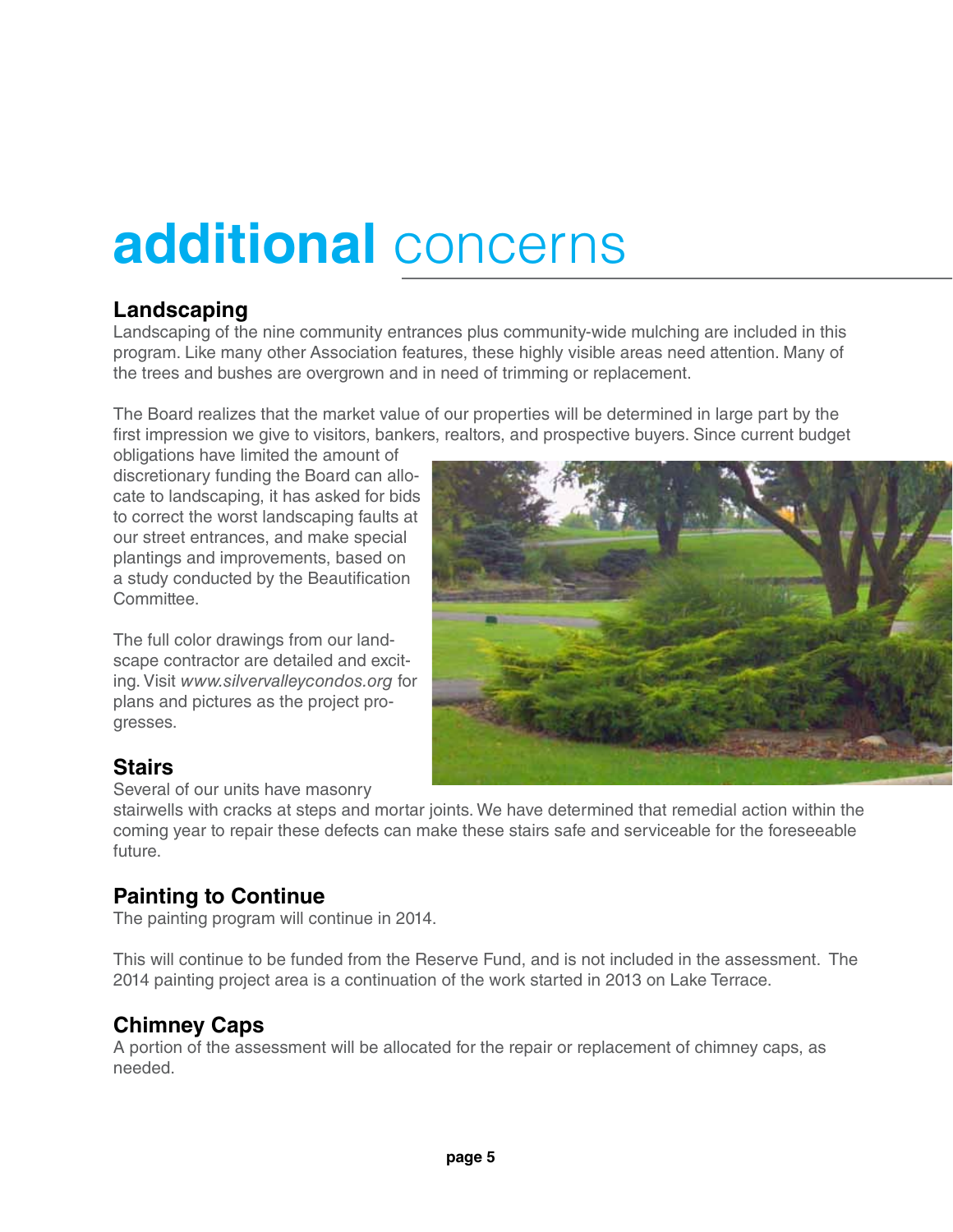

# **work** schedule

This is the proposed work schedule for our projects.

Two contractors have been selected for the 2014 season, and contracts have been signed.

|      | Year   Capital Budget Item      |  |
|------|---------------------------------|--|
|      | 2014   Tree Removal             |  |
|      | 2014   Drainage Ridge Side      |  |
| 2014 | Large retaining wall Olson Spur |  |
| 2014 | Small retaining wall Olson      |  |
| 2014 | Drainage OS/termite traps       |  |
| 2014 | Mulch                           |  |
|      | 2014   Landscape entrances      |  |
|      | 2014   Electrical boxes         |  |
|      |                                 |  |
|      | 2015   Concrete OS              |  |
|      | 2015   Concrete SV South        |  |
|      | 2015   Slab Jack OS             |  |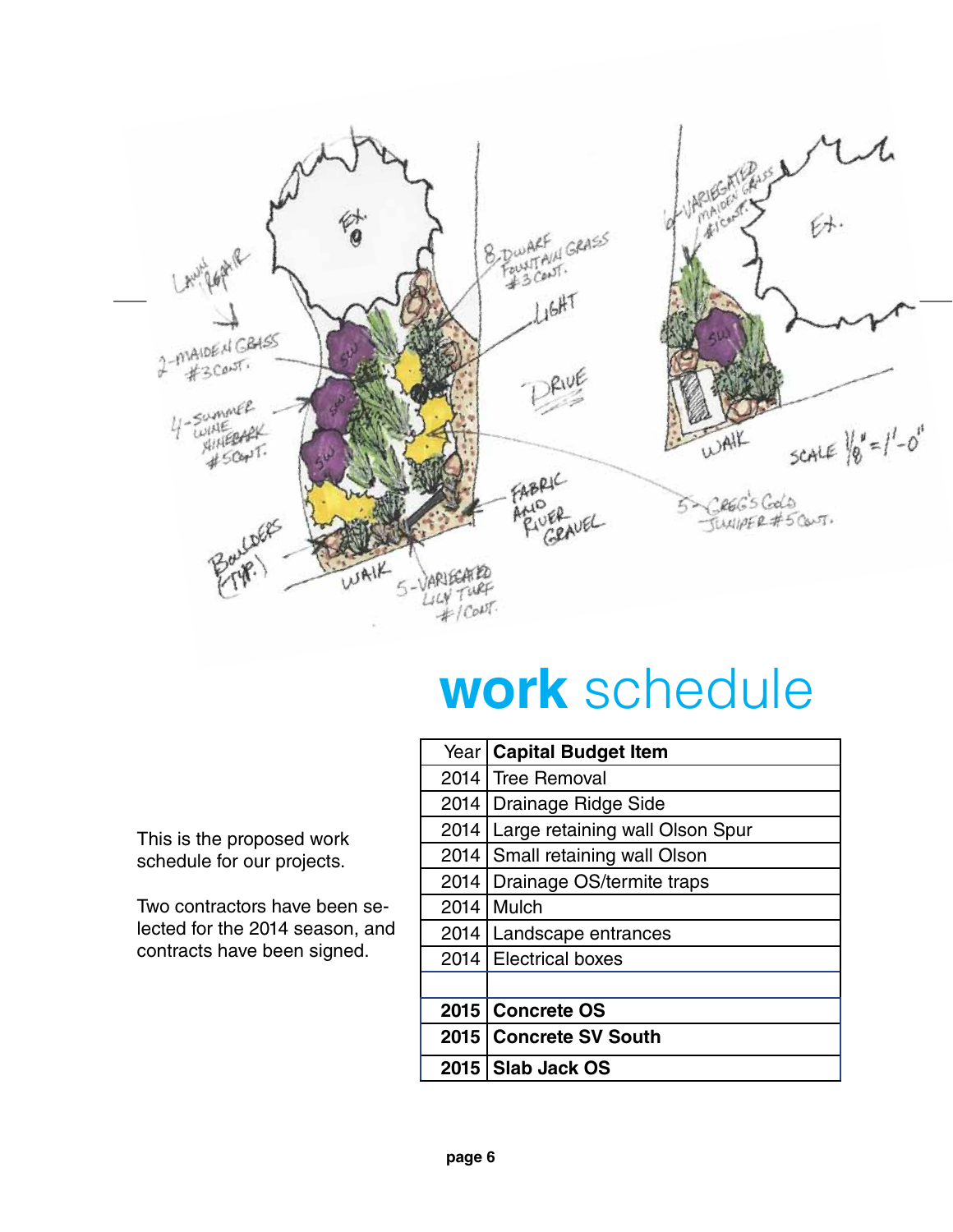# scope of work - budget

| project                          | description                                            | amount $($)$ |
|----------------------------------|--------------------------------------------------------|--------------|
| tree removal                     | 40 trees remove/<br>with stumps                        | 10,000       |
| replacement planting             | fill gaps left by tree<br>removal                      | 6,800        |
| drainage RS and OS               | create dry beds with<br>gravel and drains              | 12,000       |
| retaining wall OS                | 50" wall-replace                                       | 15,000       |
| retaining wall 108 OS            | regrade/boulders                                       | 2,500        |
| concrete Olson Spur              | street and drives                                      | 20,000       |
| concrete SV south                | street                                                 | 18,000       |
| slab jack olson drives and walks | level serviceable<br>concrete sections                 | 14,000       |
| relocate termite traps           | Olson and RS                                           | 5,000        |
| mulch community                  | all                                                    | 15,000       |
| landscape entrances              | all                                                    | 19,000       |
| electrical boxes                 | replace as needed<br>- build shelters for<br>remaining | 5,000        |
| Clean seal retaining walls       | protect and extend life<br>of 11 walls                 | 7,200        |
| repair steps/stoops              | repair concrete mortar<br>and seal (6 units)           | 500          |
| total                            |                                                        | 150,000      |

The Board would like to thank the Beautification Committee for gathering detailed bids and cost estimates for landscaping our common areas.

Thanks, too, to Bob Willoughby for tramping the streets with lists and maps in hand, gathering the data used in the preparation of our program proposal and this brochure.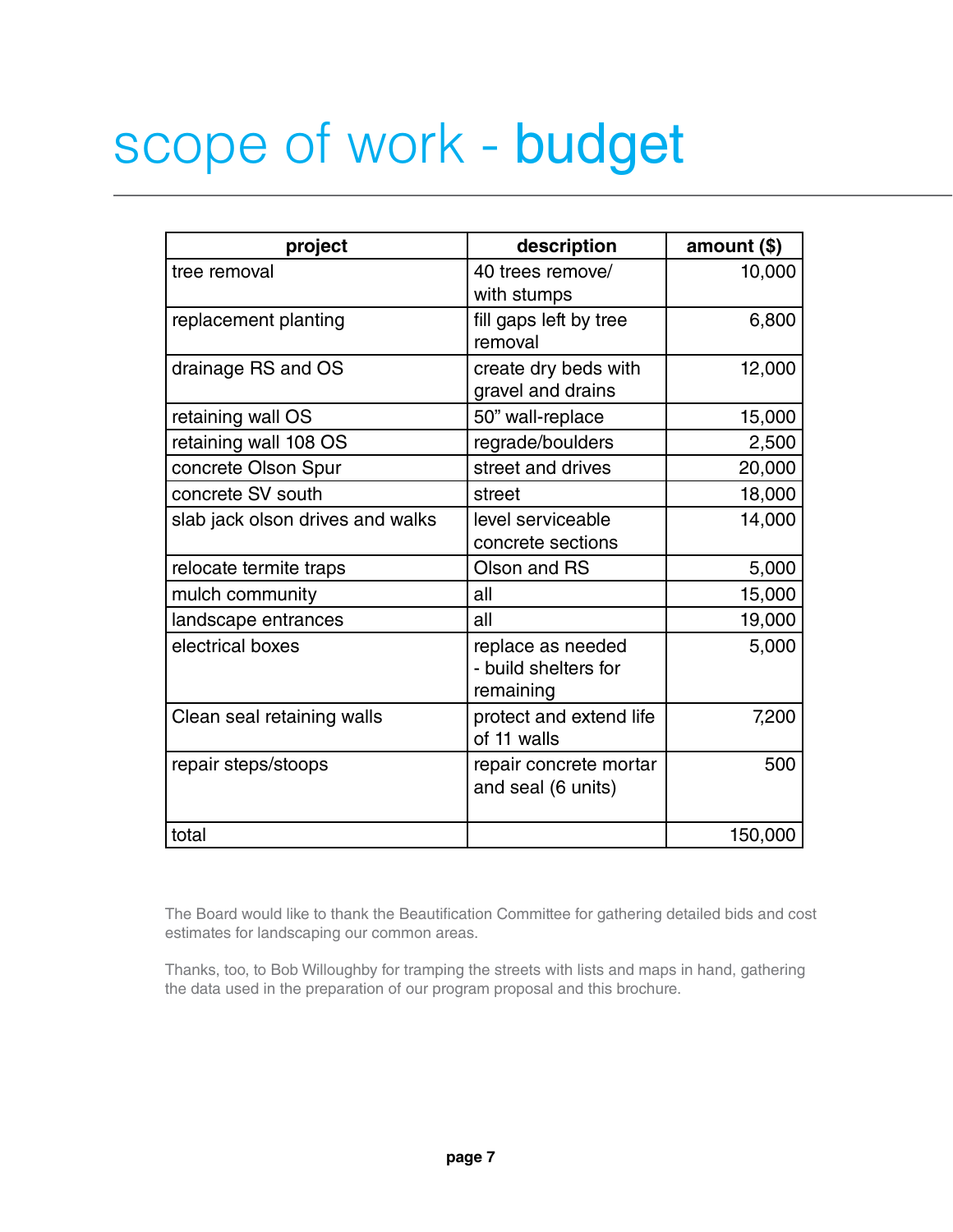# long term **goals**

The Board views our capital improvement program as the first step in a larger plan to ensure and enhance the stability and value of the Silver Valley community.

Once these major assets have been repaired or refreshed, our immediate need for large blocks of capital will diminish significantly.

With the completion of the painting and roofing projects, plus repairs to pavement, retaining walls, and drainage, most of the large capital obligations listed in the most recent Reserve Study (2010) will have been addressed for several years to come.

The program is also aimed at reducing long term capital needs and short term repair costs. By dealing with several major issues and their underlying causes at the same time, we hope to achieve economies of scale, while extending the service life of capital assets, allowing us to rebuild our cash reserves for the future.

To preserve and maintain these assets on a



monthly basis, the Board intends to work closely with our new management company, KareCondo. With their assistance and expertise, we hope to re-evaluate our long term Reserve needs with an eye on closing the gap between the current reserve balance and a fully-funded state.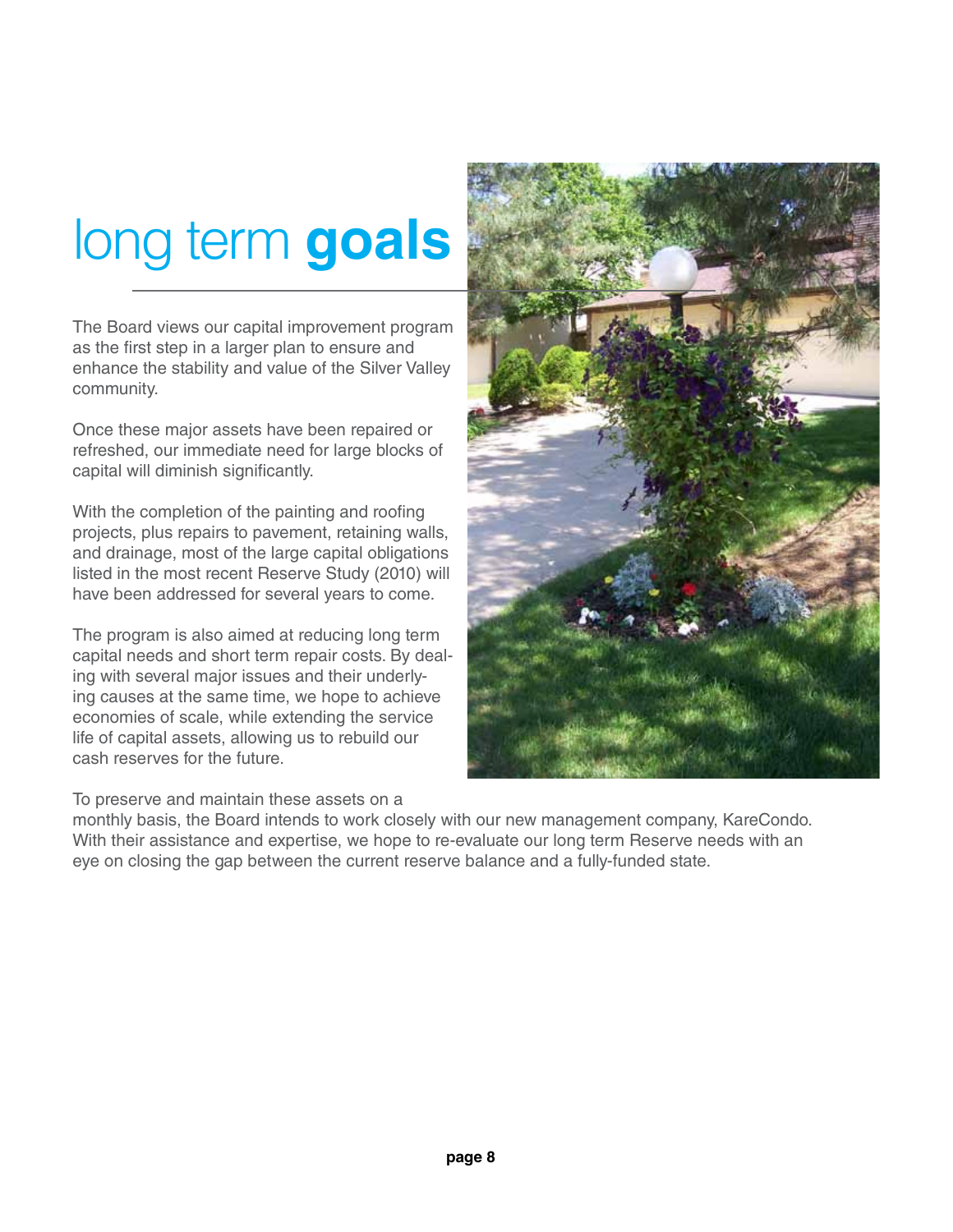# did you know? - recent projects

**Many residents are unaware of several projects within the Silver Valley Community that have maintained and beautified our streets.**

**The upcoming capital assets program complements the following list of capital improvement projects, dating back to 2006.**

- **biennial** Street sealing Mulberry Lane
- **2006-2013** Roofing
- **2010-2014** Exterior Painting
- **2011** Street Repairs Ridge Side Court
- **2011** Street Repairs Lake Terrace
- **2012** Aeration pond joint project on Mulberry Lane
- **2013** Tree removal and trimming/mulch community wide
- **2013** Street repair Silver Valley Blvd.
- **2013** Gutter repair and re-hanging